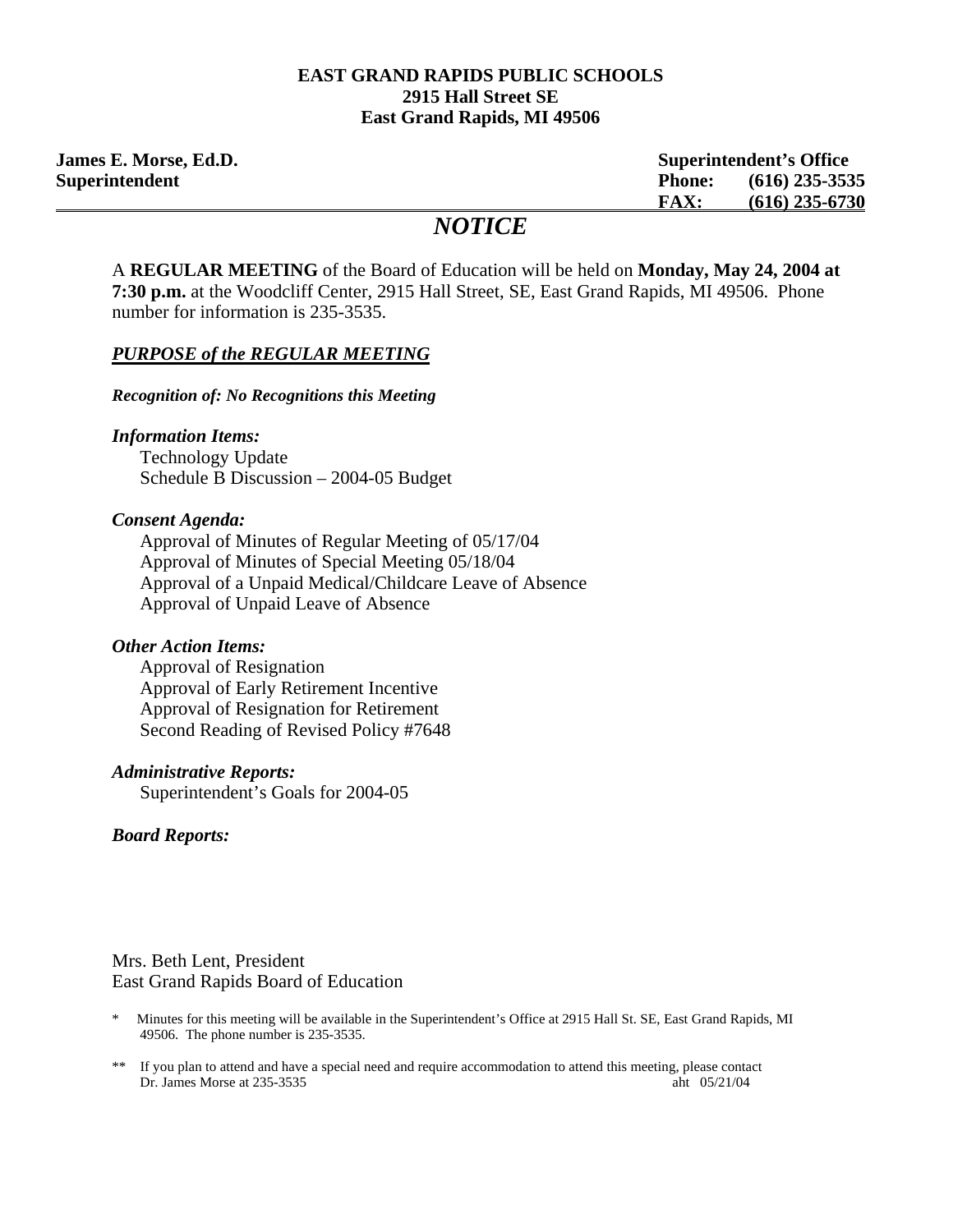### *Our Mission Educating and inspiring each student to navigate successfully in a global community.*

## **REGULAR Meeting of the East Grand Rapids Board of Education**

Woodcliff Community Board Room, Woodcliff Center, 2915 Hall SE, East Grand Rapids, MI 49506 Phone 616-235-3535

## **Monday, May 24, 2004**

## **7:30 p.m.**

## **AGENDA**

- 1. Meeting Called to Order
- 2. Acknowledgment of Guests
- 3. Public Comments
- 4. Communications to and from the Board

### *Information Items*

- 5. Technology Update Mr. Doug Jenkins
- 6. Schedule B Discussion 2004-05 Budget

### *Action Items – Consent Agenda:*

| Background: | In order to save time during the meeting, we are using a  |  |  |  |  |  |
|-------------|-----------------------------------------------------------|--|--|--|--|--|
|             | Consent Agenda. Items in the Consent Agenda include       |  |  |  |  |  |
|             | those that are considered routine or have been previously |  |  |  |  |  |
|             | discussed by the Board of Education. Any Board Member     |  |  |  |  |  |
|             | may request to have any item removed for a separate       |  |  |  |  |  |
|             | discussion and vote.                                      |  |  |  |  |  |
|             |                                                           |  |  |  |  |  |

- Recommendation: Motion to approve items in the Consent Agenda Numbers  $\_7$  through  $10$ .
- 7. Approval of Minutes of REGULAR MEETING of 5/17/04 (Enclosure #7)
- 8. Approval of Minutes of SPECIAL MEETING of 5/18/04 (Enclosure #8)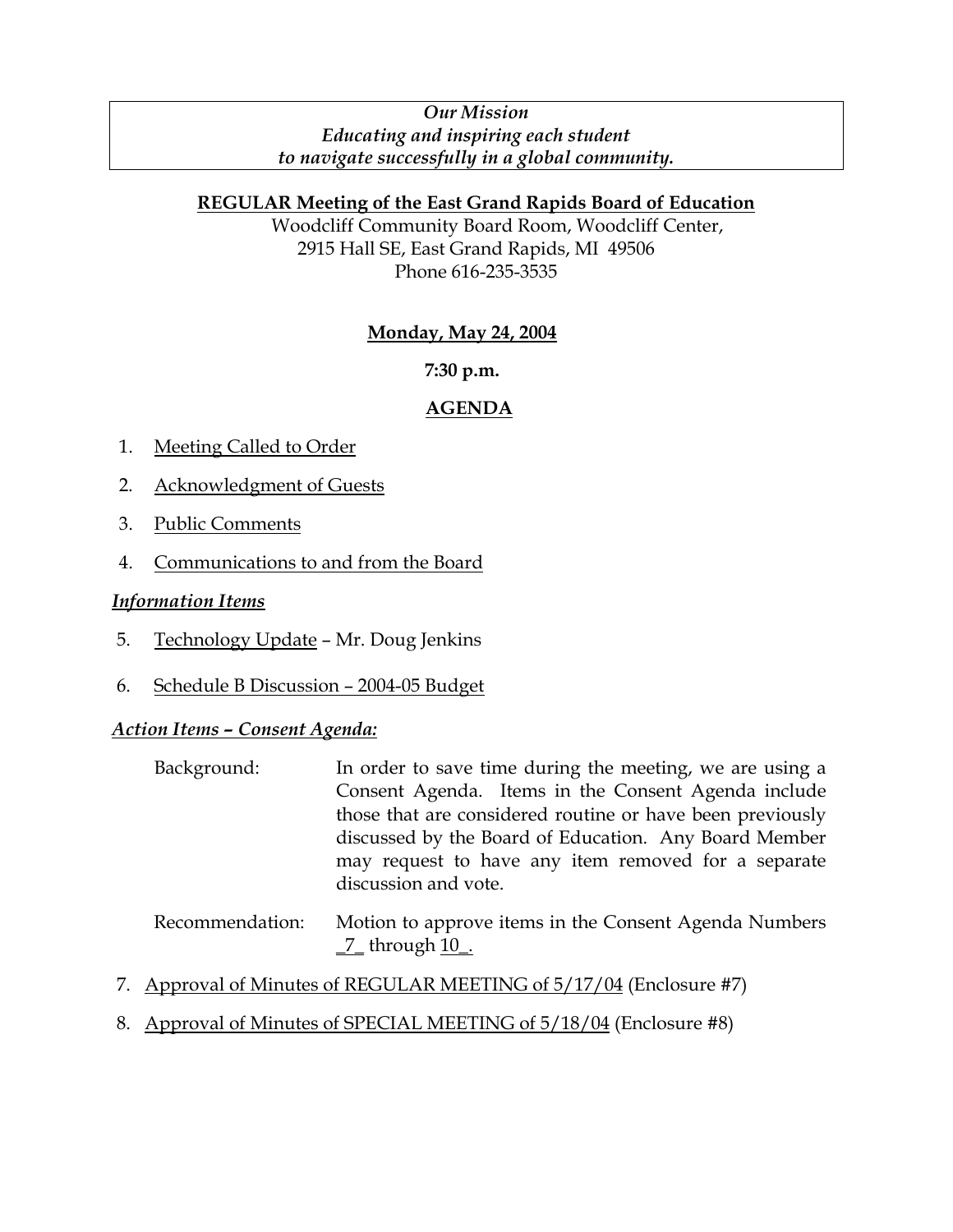## 9. Approval of Unpaid Medical/Childcare Leave of Absence – Mrs. Amy Stuursma (Enclosure #9)

- Background: Under the provisions of the Master Agreement in Article 15, Section M, Mrs. Amy Stuursma is requesting an unpaid medical/childcare leave of absence beginning May 17, 2004 through the end of the 2004-05 school year.
- Recommendation: Motion to approve the recommendation to grant Mrs. Amy Stuursma a medical leave of absence upon the recommendation of the Superintendent.
- 10. Approval of a Request for an Unpaid Leave of Absence for Mrs. Denise Smith (Enclosure #10)
	- Background: A request for an unpaid leave of absence for the 2004-05 school year has been requested by Mrs. Denise Smith.
	- Recommendation: Approval of an unpaid leave of absence for the 2004-05 school year for Mrs. Denise Smith as recommended by the Superintendent.

## *Other Action Items:*

- 11. Approval of Resignation for Mrs. Susan Jandernoa (Enclosure #11)
	- Background: Mrs. Susan Jandernoa submitted her resignation effective at the end of the 2003-04 school year. She does not qualify for the early retirement incentive.
	- Recommendation: Motion to approve a resignation for Mrs. Susan Jandernoa and to thank her for her work with the students of East Grand Rapids Public Schools.

## 12. Approval of 50% Early Retirement Incentive

- Background: Our Early Retirement Incentive indicated we could pay a 50% incentive if 7 or more teachers retired. We now have 7 teachers so I would recommend a 50% Early Retirement Incentive.
- Recommendation: Motion to approve a 50% Early Retirement Incentive according to our original agreement.
- 13. Approval of Resignation for Mrs. Jeannine Kemp (Enclosure #13)
	- Background: Mrs. Kemp submitted her resignation on Thursday, May 20, 2004 for early retirement.